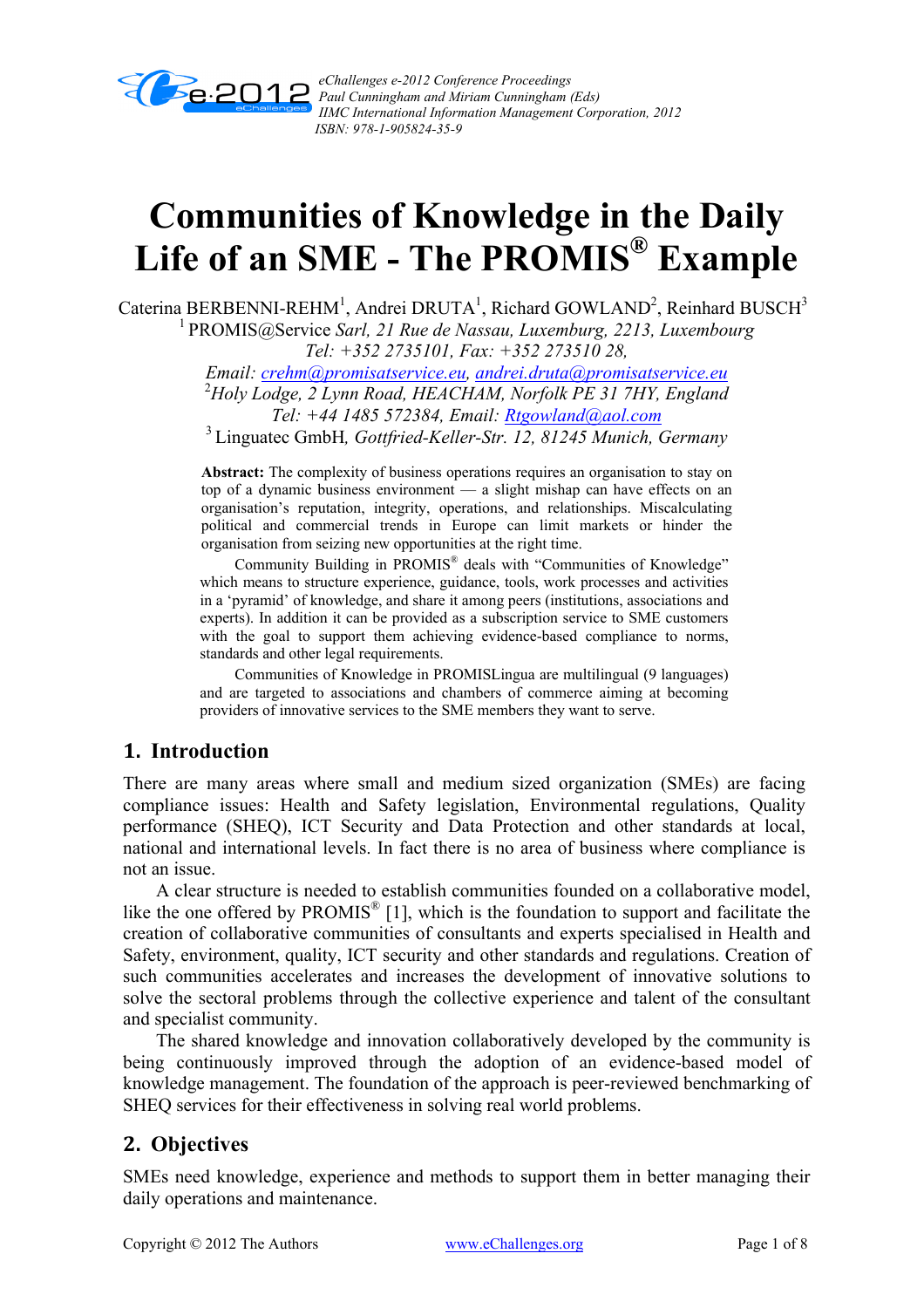In the past, offering content was perceived as a service consisting of pre-structured, static information. Now society and the market require the systems to allow the users' tacit and explicit knowledge to adapt and 'customise' content for their specific needs. This is why, to support compliance in an SME environment, a clear structure is needed to establish communities founded on a collaborative model. This model is based on the concept of a collaborative working environment and community building, which treats the collective wisdom and exchange of experience between public and private bodies, consultants and their SME customers, associations and their members, as societal asset or "common good". This "common good" is a kind of social capital, which can be leveraged many times to both harmonise and improve the level of competitiveness and quality of life, following the PROMIS® human-centred technology and collaborative community based approach.

 In this respect it is becoming more and more important for associations and Chambers of Commerce to take a catalyst role in the realisation of communities of knowledge, becoming innovative providers of structured information, as well as pre-tailored services. The role of associations should become even more the one of Innovators, in terms of providing a "tutor, mentor, teacher and assistant" to the SME members they want to serve.

 To do this, associations and chambers of commerce need comprehensive ICT solutions, encompassing in a single entry point many of the tools SMEs need:

- to be compliant with legal and other requirements,
- to structure knowledge and dedicated services,
- to work interactively online with the consultants and subject matter experts,
- to build professional communities.
- to disseminate and implement 'best practice'

 This paper provides an overview of the current tools and methodologies available within PROMIS<sup>®</sup> and the enhancements being undertaking with the PROMISLingua project.

# **3. Methodology and Tools**

Community Building is, among others, about the definition of how to build up real and sustainable professional collaborations and alliances: (i) "real" because they bring tangible results and (ii) "sustainable" because they are built upon mutual benefits and are continuously maintained and updated.

 PROMIS® provides a knowledge management and integrated management solution, as a powerful tool for structured process documentation and compliance management. Due to its concept of tailored content, wide reach, low-cost, high-volume service and ease of use, it is offering essential steps toward a company's integrated certification in major certification systems. The service meets therefore not only the major interest of SMEs themselves, but also of their consultants, who are considering  $PROMIS^{\circledR}$  as an easy framework to structure their knowledge, to provide online consultancy to their SMEs and to work interactively with them every day or when needed.

 The main barriers to foster compliance management into new markets are the need for translation and localisation of the broad range of SHEQ services, and also the lack of semiintelligent ICT tools to support structuring, filtering and optimising data and content in a multilingual environment.

 The innovation of this intuitive integrated compliance management framework is, at present, made unique by the multilingualism of the PROMISLingua project [2], which is translating, localising and rolling out the existing PROMIS® software-as-a-service (already available in English, German and Italian) in six additional languages (Spanish, French, Portuguese, Greek, Romanian and Hungarian), in order to support structuring, filtering and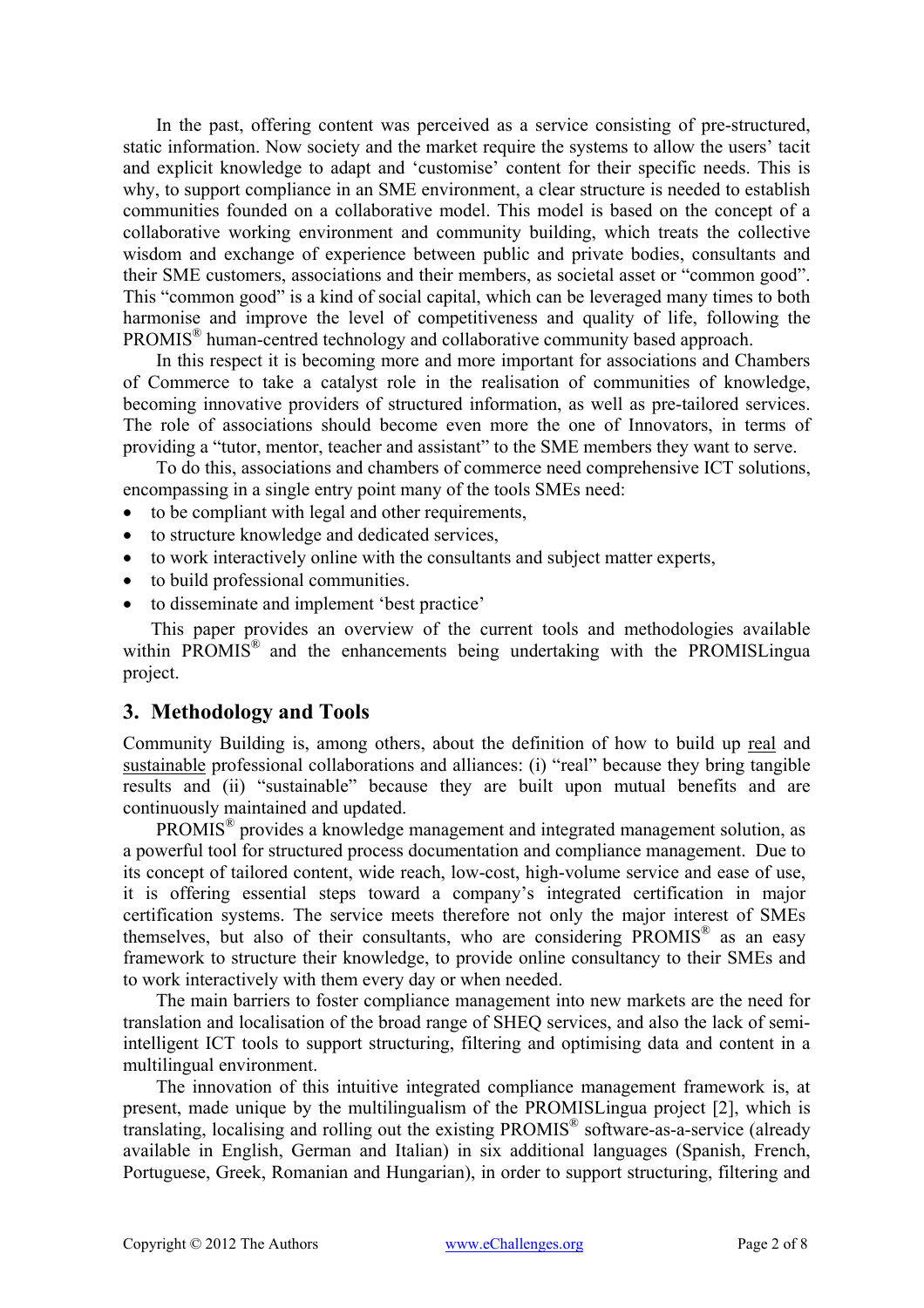optimising data and content in a way that SMEs can communicate in their own language and get answers to their needs 'at a fingertip' online in the same language.

 PROMISLingua is offering substantial areas of Innovation, at several levels: (i) Multilingualism; (ii) Knowledge repository and Integrated Management; (iii) Business Model.

#### *3.1 Multilingualism*

One innovative contribution of PROMISLingua consists in enhancing the PROMIS<sup>®</sup> framework with innovative multilingual technologies. The implementation is being accomplished by merging the multilingual workflow with the application management workflow in the following way:

 Integration is the key success factor for PROMISLingua; language technology must seamlessly fit into the setup of PROMIS<sup>®</sup>.

- Natural language support is being provided in two areas:
- multilingual translation tools in the area of Safety and Health and related issues.
- Machine Translation tools for some of the PROMISLingua languages, including collection of multilingual resources.

The challenge in PROMISLingua is to tailor them for the specific context of  $PROMIS^{\mathbb{R}}$ . This context is characterised by the following facts:

- The system is a framework; it will be adapted to many domains. The multilingual support must be flexible to be *adaptable* to the respective domain and language. In the project, Health and Safety has been selected as the specific domain for the pilot and several languages will be tackled in parallel, to show the required flexibility.
- The adapted system will contain *content* (e.g. administrative guidelines). This content needs to be made available in several languages. It is rather static but requires highquality translation. The language tools must help to provide this kind of translation, as raw translation is not sufficient.
- The creation of new applications will require *searches* in public networks and databases in foreign languages. Terminological databases and machine translation tools are required to bridge the language gap.

#### *3.2 The Knowledge Repository Pyramid*

The PROMIS® knowledge repository already contains a large population of technical guidance, tools and work processes and can be further customised for any sector, opening the way to an enormous economy of scale and to considerable perspectives in many areas of need. In addition to supporting the structure of information and knowledge, the 'pyramid' is more and more accepted as an instrument to register and protect intellectual property. This is due to the fact that each individual, expert, association or institution structuring their knowledge in one or more of the PROMIS<sup>®</sup> pyramids, becomes the owner of a 'pyramid' that can be accessed and updated only by them.

 The 'pyramid' is also an instrument to gather and structure information, multimedia content, eTraining and links to external databases (e.g. via SOAP protocol and contractual agreements) which can be linked directly to the personnel, machines, materials, infrastructure of an SME company, providing an enormous added value based on the fact that the content is made available at 'a fingertip'.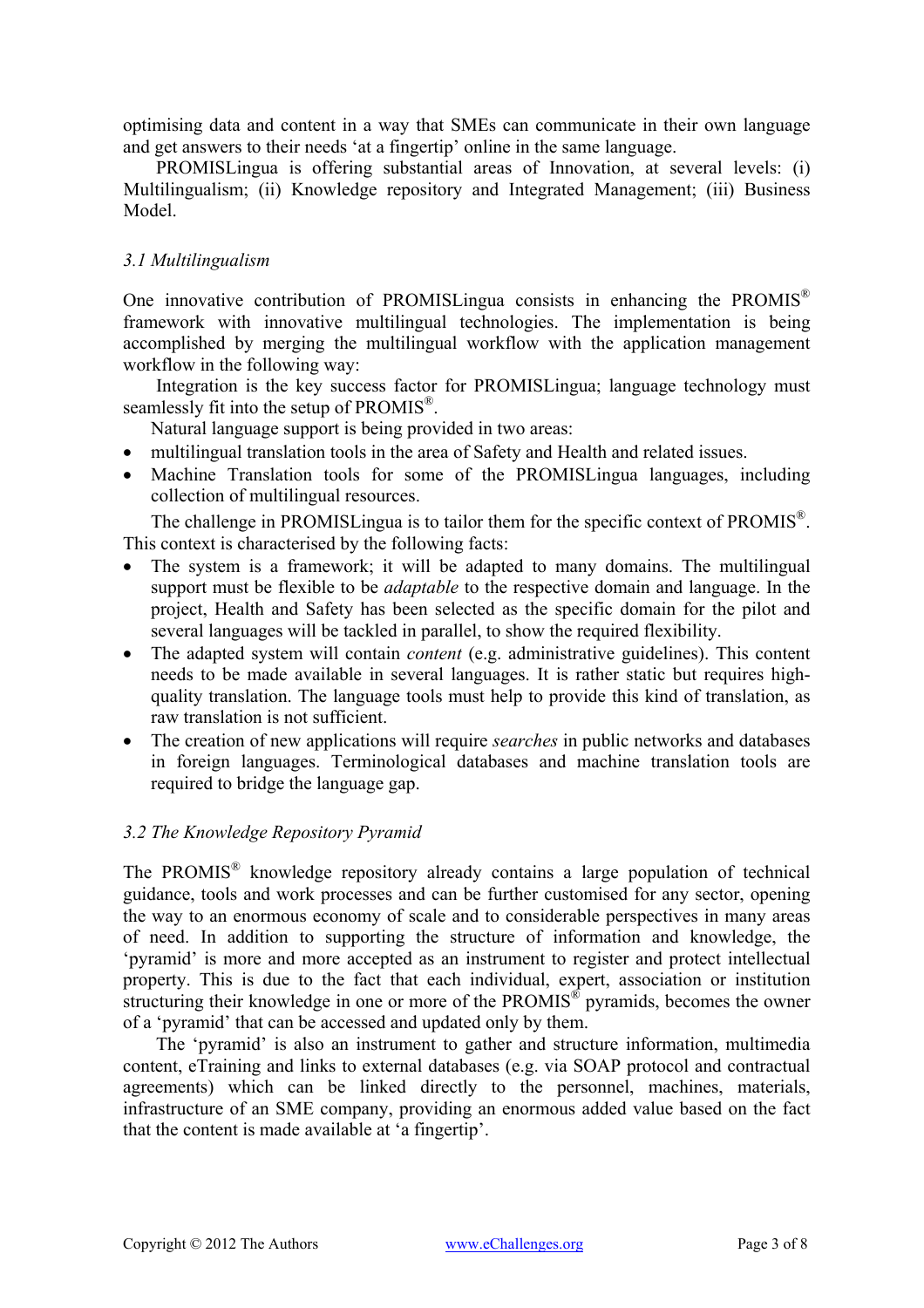

*Figure 1: PROMIS GUI with Communities of Knowledge* 

## *3.3 Business Model*

The Business Model of PROMIS**®** is built upon:

 Respect of Tacit Knowledge: a new paradigm of offering information to the users and customers: no longer offering content in a pre-structured way but building upon the fact that manager, experts and associations, best know the needs of their customers and members, therefore they are well placed to do the job of structuring their existing content and knowledge, to link it to the common processes in an organisation, building up turn-key solutions, which can be offered as interactive service to their customers and members.

 **"**Win-win" collaboration: institutions, universities and associations, have the opportunity to structure their existing content and knowledge in the pyramids, as well as in the integrated management system, thus preparing turnkey sector solutions. After quality assurance and signature of contracts ruling the IPRs, as well as rights and duties, they are offered to the SME and consultants' community via the eShop and in the language-related countries.

 This model is the foundation to support and facilitate the creation of communities of knowledge. The creation of such communities accelerates and increases the development of innovative solutions to solve the sectoral SME problems through the collective experience and talent of the consultants' community.

 The shared knowledge and innovation, collaboratively developed by the community, is being continuously improved through the adoption of an evidence-based model of knowledge management. The foundation of the approach is peer-reviewed benchmarking of SHEQ services for their effectiveness in solving real world problems.

 In the pyramid, knowledge is conceived and structured at will by consultants, associations, and institutions and is customised for their members and SME customers following their needs.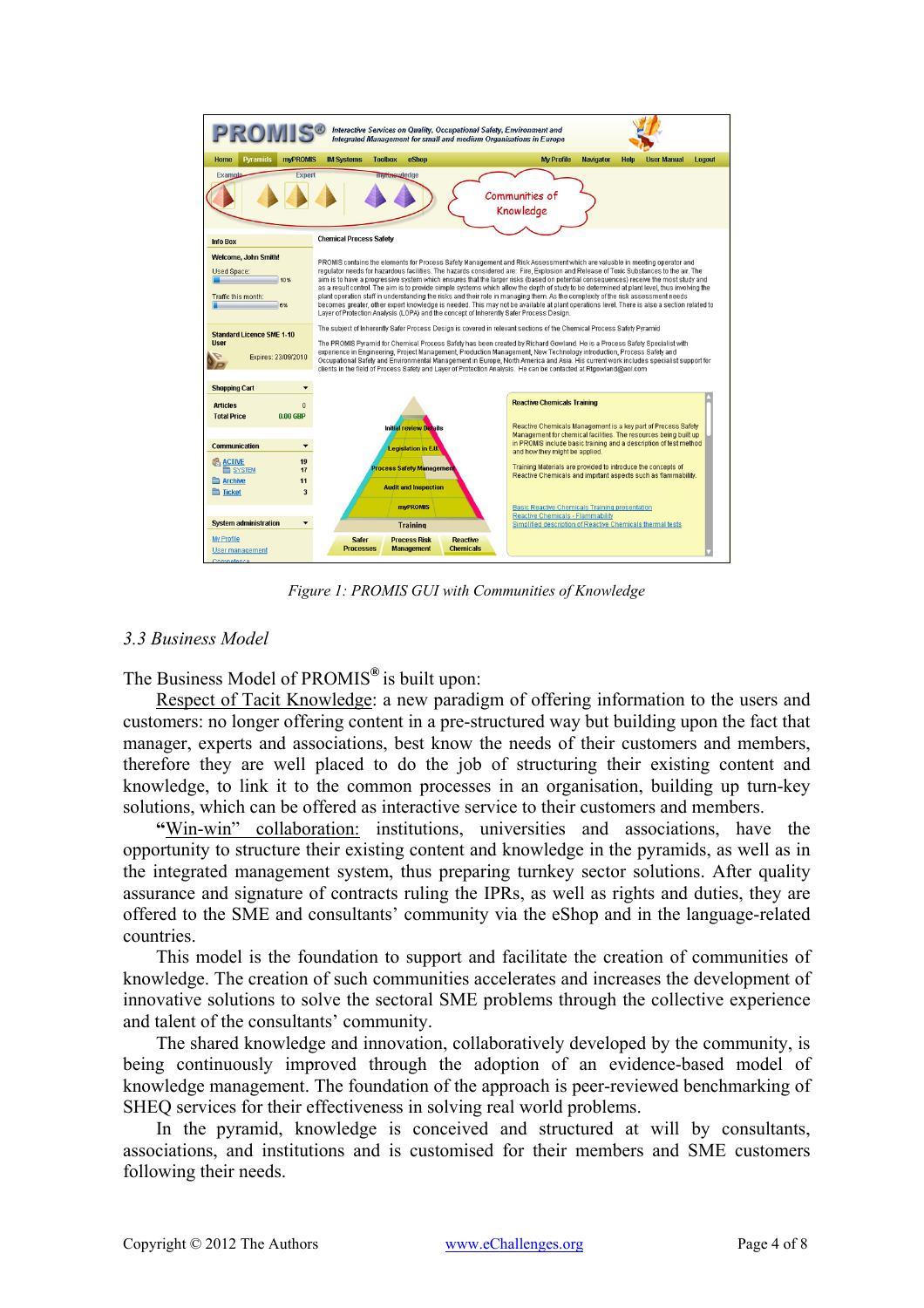At present, the PROMIS**®** pyramids are static in structure and dynamic in content. The content providers of the structured pyramids (institutions, associations, consultants and individuals) remain the owners of their knowledge pyramids and of other services (e.g. questionnaires, templates, files, eTrainings). Such services can be shared for free (e.g. among institutions, associations, chambers of commerce for their SMEs) or can be provided as a subscription service by consultants to their SME customers.

# **4. Technology & Turn Key Sector Solutions**

PROMIS**®** is a robust and mature software-as- a- service that answers an increasing demand for compliance management services, created by the ever-increasing legal and social requirements that SMEs have to face.

 The solution has been configured as a Web 2.0 Internet service, with no requirement for local software installation, modest hardware requirements and minimal maintenance costs.

Web 3.0, defined by Priyank Acharya as "the creation of high-quality content and services produced by individuals using Web 2.0 technology as an enabling platform", is in the implementation phase.

Several sectoral focused turnkey solutions have been already developed and many others are envisaged:

#### From the Integrated Management System…

 Case 1: When a consultant is putting together an advice package for a customer, he/she can acquire a virtual workplace in PROMIS® that offers generic predefined business/processes and tailor it to the needs of his/her SME customer. The consultant can then enter the customer's data (available means of production, central business processes, and required documentation) and can collaborate with the customer online to establish an integrated management system (quality, health and safety, environmental workplace management). PROMIS<sup>®</sup> thus enables the consultant, specialist and the customer company to collaboratively use a management system more simply, more economically and to work online.

#### …. to Communities of Knowledge

 Case 2: The owner of a construction company with 86 employees needs the knowledge pyramid concerning relevant information, norms and standards of the construction sector. Due to the 86 employees, the SME has also a canteen, where the compliance to food and HACCP legislation is compulsory. In the PROMIS<sup>®</sup> eShop, the owner can buy a 'food pyramid' which has been prepared by a 'food expert' and work online additionally advised and supported by this expert.

## And imagine...

 A Chamber of Commerce in the Northern region of a country has specific knowledge about one or more SME sectors. Other Chambers of Commerce in different regions have different specialized knowledge and sectors. With PROMIS® they are empowered to collaborate online and share their experts' knowledge pyramids in a way that each of them can offer the ready-made services to their SME members with a big economy of scale, avoiding redundancies and with high saving of time and money.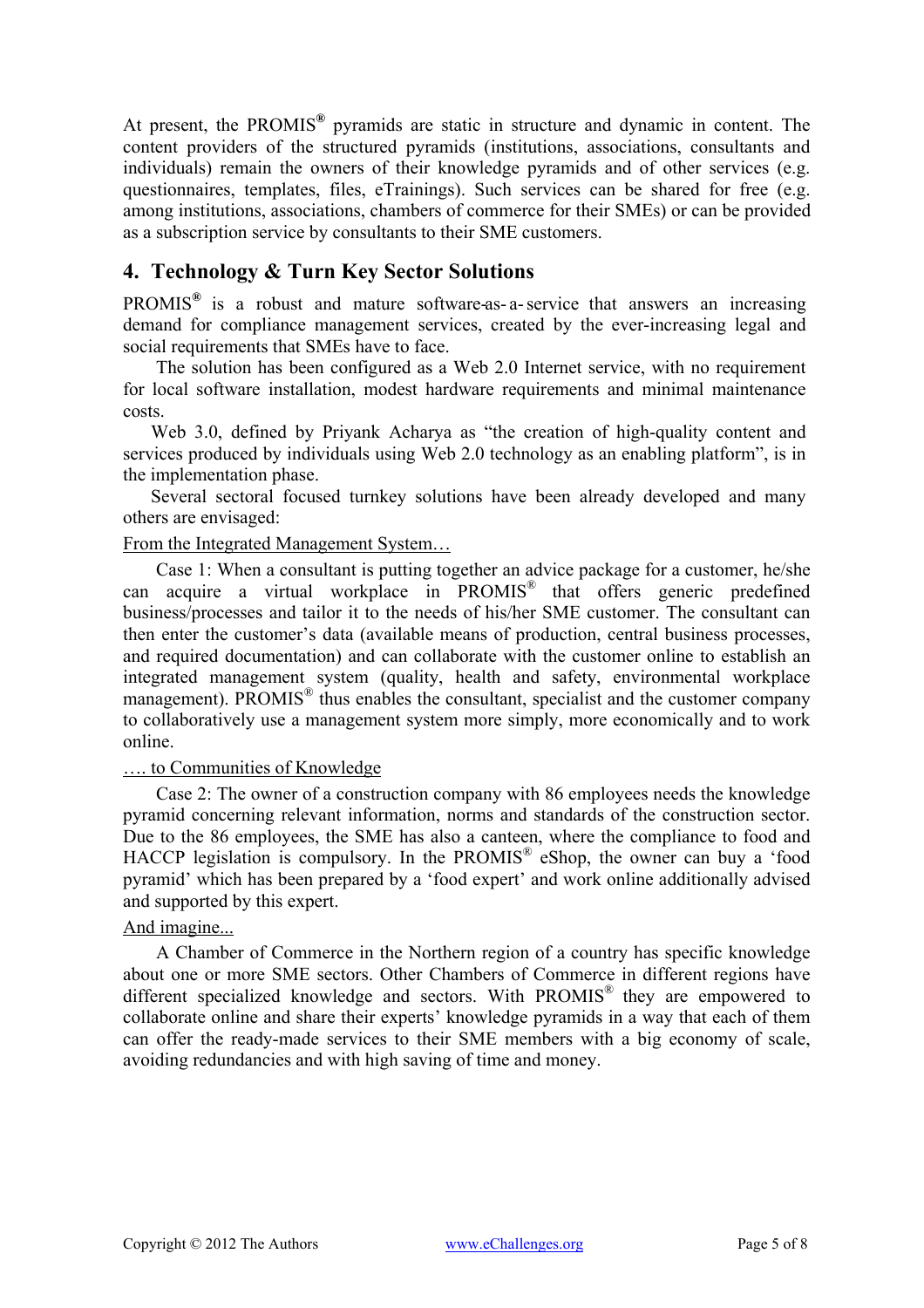An example from Chemical Process Safety:



*Figure 2: Structure of the PROMIS® Chemical Process Safety Pyramid* 

In order to comply with the requirement to have a Process Safety Management System, a company can access the frameworks and tools in PROMIS<sup>®</sup> which address:

 The Process Safety Management System and the tools necessary for Process Hazard Analysis (PHA), Hazard Identification (e.g. Hazard and Operability Study), Consequence Analysis for Fires, Explosions and Toxic releases, Layer of Protection Analysis for checking against typical tolerability criteria. In addition to these tools there is training material for Reactive Chemicals and all the relevant methods. Wherever the user deems it necessary, access is available to the specialists who have provided the methods, which in all case are recognised as current good practice.

 The Chemical Process Safety Pyramid provides a structure which meets most of those required under the Seveso Directives and has a life cycle approach which provides the necessary tools, recommended review frequencies and training materials for the engineers and plant operators at the SME's manufacturing facility.

 Expanding on this example, a particular opportunity can arise as a result of a new chemical process being introduced to an existing facility. This can bring new hazards into focus and there is a requirement to minimise their impact by:

- managing the change correctly
- applying the principles of Inherently Safer Process Design
- understanding process hazards fully
- minimising the risk posed by the process
- providing control and safety systems to ensure proper operation
- providing training for all involved in the process
- continuous monitoring of the operation via self assessment and audit

The Chemical Process Safety Pyramid in PROMIS® provides a framework for the user to customise the required approach for the specifics of the company. Each aspect is already populated with expert, specialist provided systems, tools and training packages which can be used immediately by the company in their unedited form or can be readily adapted for the company's specific needs. The tools and company process information entered within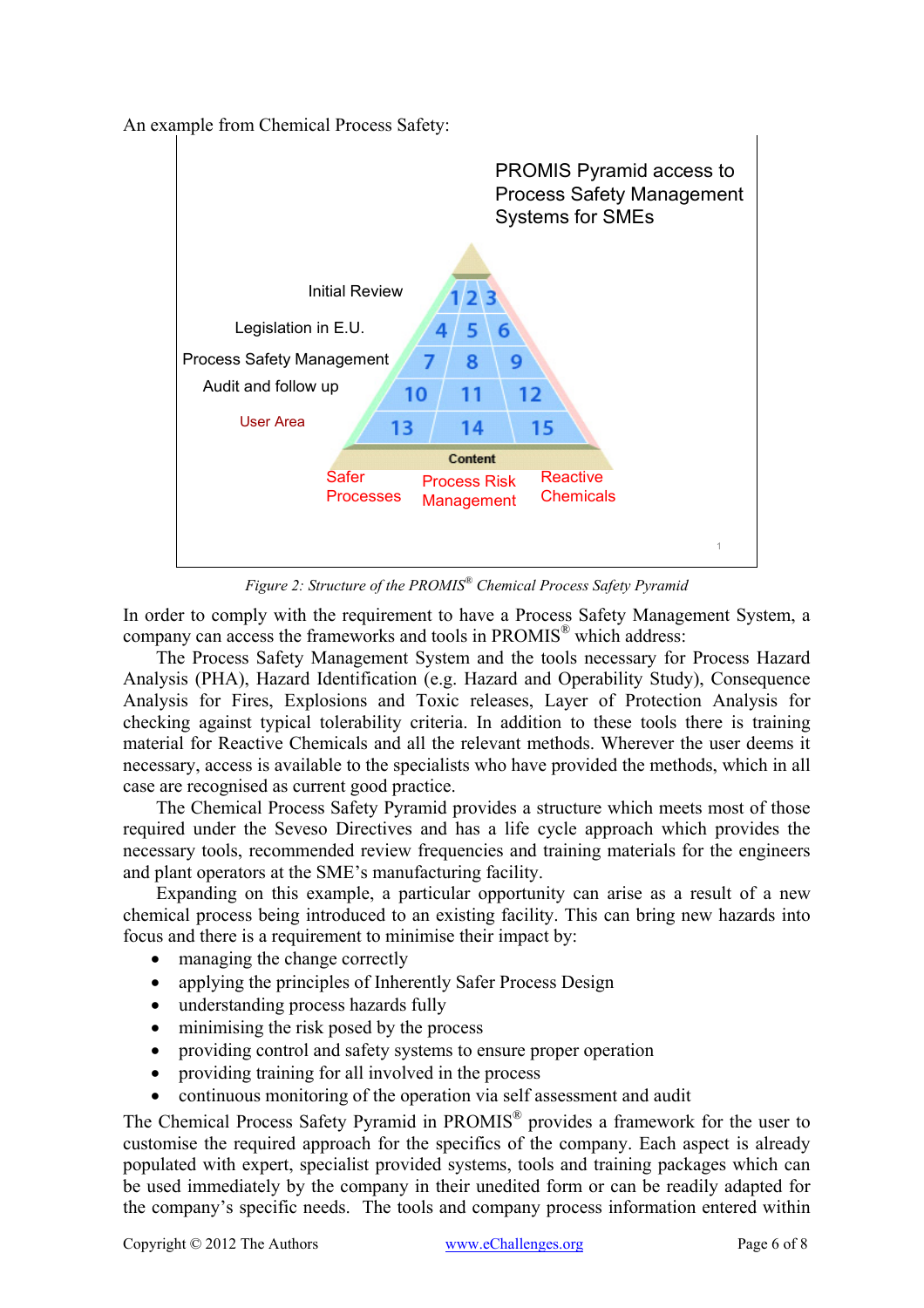them such as Process Hazard Analysis (PHA) and Layer of Protection Analysis (LOPA) and Reactive Chemicals Review would then be disseminated within the company and stored within the company's own PROMIS<sup>®</sup> registry. Specialists who have provided the technical content of the  $PROMIS^{\circledR}$  Pyramids are available to support further needs.

Furthermore, PROMIS<sup>®</sup> offers the user an Integrated Management System which covers many other aspects which are recognising the recommendations of standards such as ISO 29990 and International Electrotechnical Commission (IEC 61511). If a user is motivated to become a subscriber to PROMIS<sup>®</sup> for one of the Pyramids, it becomes obvious that there are other resources which can also be accessed e.g. Quality Management.

The resources in PROMIS<sup>®</sup> are fully developed and ready for use now.

 In PROMISLingua, the solutions in an additional 6 languages will be available at the end of 2012; machine translation will be integrated during the first half of 2013.

The project also started the process for standardisation of "Terminology Services to support Applications of Management Systems with focus on small Organisations and in a Multilingual Environment" and benefits from the CEN Workshop Agreement CWA 16275:2011, finished in March 2011, which provides guidelines for the selection of consultants advising SMEs on integrated quality, environment, health and safety management systems [7].

## **5. Conclusions**

Communities of Knowledge are new in name, but have a long tradition in their concept and method. Communities of Knowledge in PROMIS® are new in the sense that the platform offers tools to structure experience, knowledge, information and to transfer them from expert to SME, from association to members, from seasoned to young.

The experts providing the structure and technical content of PROMIS® are all involved with providing services to industry. Exposure to this 'real world' has revealed that regulators and certification bodies are attempting to carry out their duties in ensuring conformance with requirements and guidance and are confronted with third parties who have no direct connection with day-to-day operations at the company concerned. This exposure to industrial realities makes it very clear that companies need to understand their businesses completely. Companies need to do this in an economical way, since economies of scale mean that in particular, SMEs increasingly rely on outside consultants and providers. This frequently results in a situation where the company's staff is not fully aware and involved in important areas.

It is very important that the systems operating are fully understood and wherever possible created by the company itself for continuous use and not simply (for example) to present to authorities to gain permits or certification.

PROMIS® offers the opportunity to achieve the needed certification and standards conformance with the full and continuous involvement of the company staff without the frequent need to involve specialist help from outside.

The more institutional and expert's knowledge pyramids are structured and shared, the more Communities of Knowledge will be available to SMEs: online, with a high costbenefit ratio and with an enormous economy of scale.

Different solutions are already available and more and more are being prepared such as ICT Security and Star Audit Certification [3], the ISO 29990 Education solution [4], the Chemical Process Safety Pyramid (containing the elements for Process Safety, Management and Risk Assessment) [5] and Maintenance solution [6], which are valuable in meeting operator and regulator needs for hazardous facilities.

The aim is to have a progressive system that ensures that the larger risks receive the most study and as a result, cost effective control. And indeed, most important is to build up